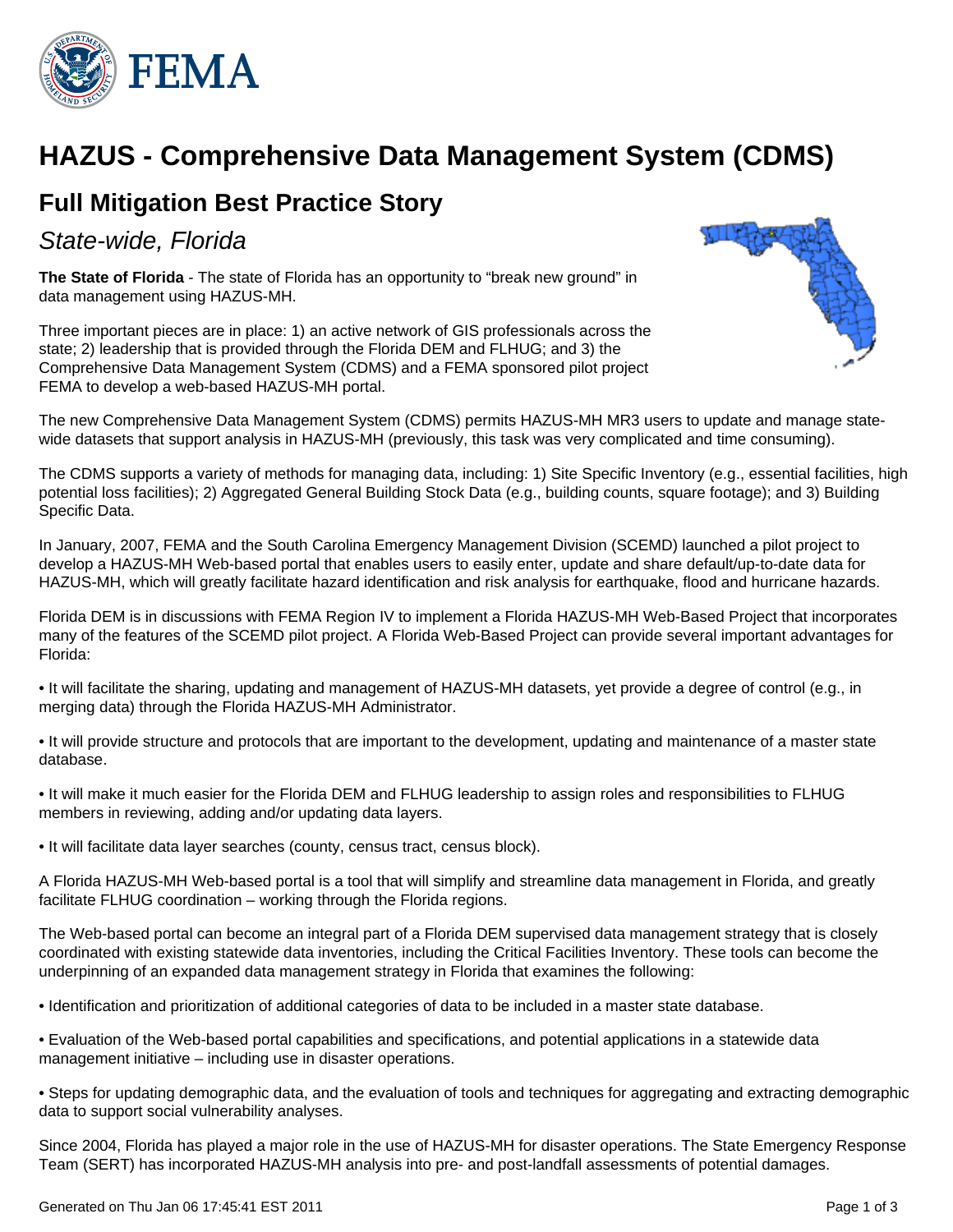|  | <b>Activity/Project Location</b> |
|--|----------------------------------|
|--|----------------------------------|

| Geographical Area: State-wide |  |
|-------------------------------|--|
| FEMA Region: Region IV        |  |
| State: Florida                |  |

| <b>Key Activity/Project Information</b> |                                      |                                                                              |
|-----------------------------------------|--------------------------------------|------------------------------------------------------------------------------|
|                                         |                                      | Sector: Public/Private Partnership                                           |
|                                         |                                      | Hazard Type: Severe Storm; Flooding; Hurricane/Tropical Storm; Coastal Storm |
|                                         | Activity/Project Type: HAZUS-MH      |                                                                              |
|                                         | Activity/Project Start Date: 08/2004 |                                                                              |
|                                         | Activity/Project End Date: Ongoing   |                                                                              |
|                                         | Funding Source: State sources        |                                                                              |
|                                         |                                      |                                                                              |

**Activity/Project Economic Analysis**

|                  | Cost: Amount Not Available |
|------------------|----------------------------|
| Non FEMA Cost: 0 |                            |

### **Activity/Project Disaster Information**

Mitigation Resulted From Federal Disaster? **No** Value Tested By Disaster? **Unknown** Repetitive Loss Property? **Unknown**

#### **Reference URLs**

Reference URL 1: **http://flhug.hazus.org/** Reference URL 2: **http://www.fema.gov/library/viewRecord.do?id=3087**